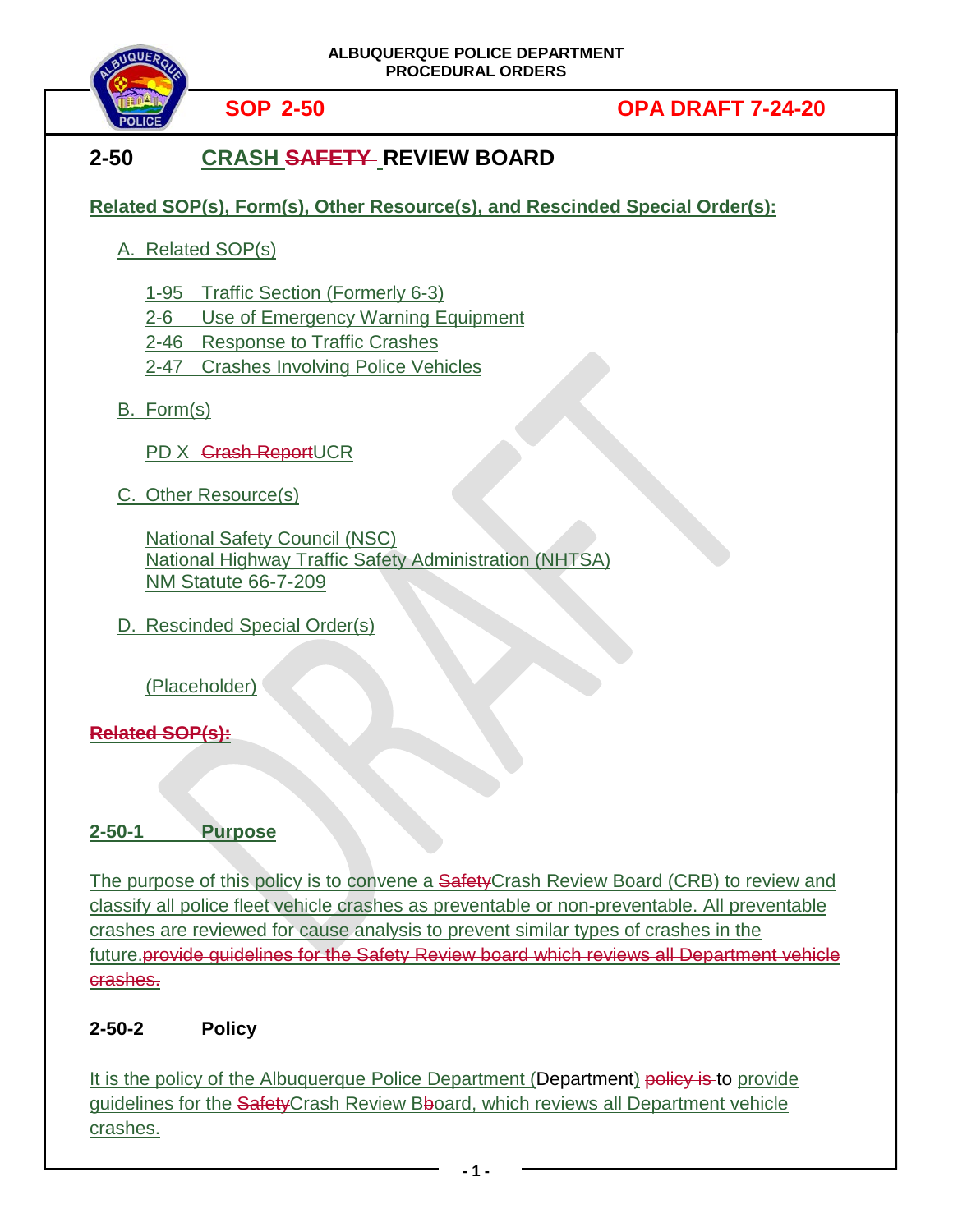

# **SOP 2-50 OPA DRAFT 7-24-20**

convene a Safety Review Board to review and classify all police fleet vehicle crashes as preventable or non-preventable. All preventable crashes will be reviewed for cause analysis to prevent similar types of crashes in the future.

## **2-50-32 Definitions**

### A. Crash

According to the National Highway Traffic Safety Administration (NHTSA), a "crash" is defined as an unintended event resulting in injury or damage, involving one or more motor vehicles.

An unintended event resulting in injury or damage, involving one or more motor vehicles (NHTSA).

#### B. Non-Crash

A crash that is caused by an intentional act is not a crash OR any unavoidable debris, under normal driving conditions, which strikes a vehicle likely to cause damage. An intentional police action (PIT, Vehicle Blocking Maneuver, driving over a curb/median or strikes an object) causing damage to their city owned vehicle (damaged tire and/or rim or other minor damage) and while performing a police action (ie, pursuing a suspect). Sometimes damage may not be caused.

### A.C. Non-Preventable Crash

The Deepartment driver exercised every reasonable precaution to prevent the crash, including making due allowances for road conditions, weather, traffic, and errors or negligence of others, and the driver observed applicable Deepartment policies, procedures, and training, including the use of appropriate defensive driving tactics.

#### **B.D.** Preventable Crash

The Deepartment driver failed to exercise every reasonable precaution to prevent the crash, including making due allowances for road conditions, weather, traffic, errors and/or negligence of others, or the driver failed to observe applicable Department policies, procedures, or training, including the misuse of, or failure to use appropriate defensive driving tactics.

#### **2-50-43 Rules**

A. Appointments to the Crash Review Board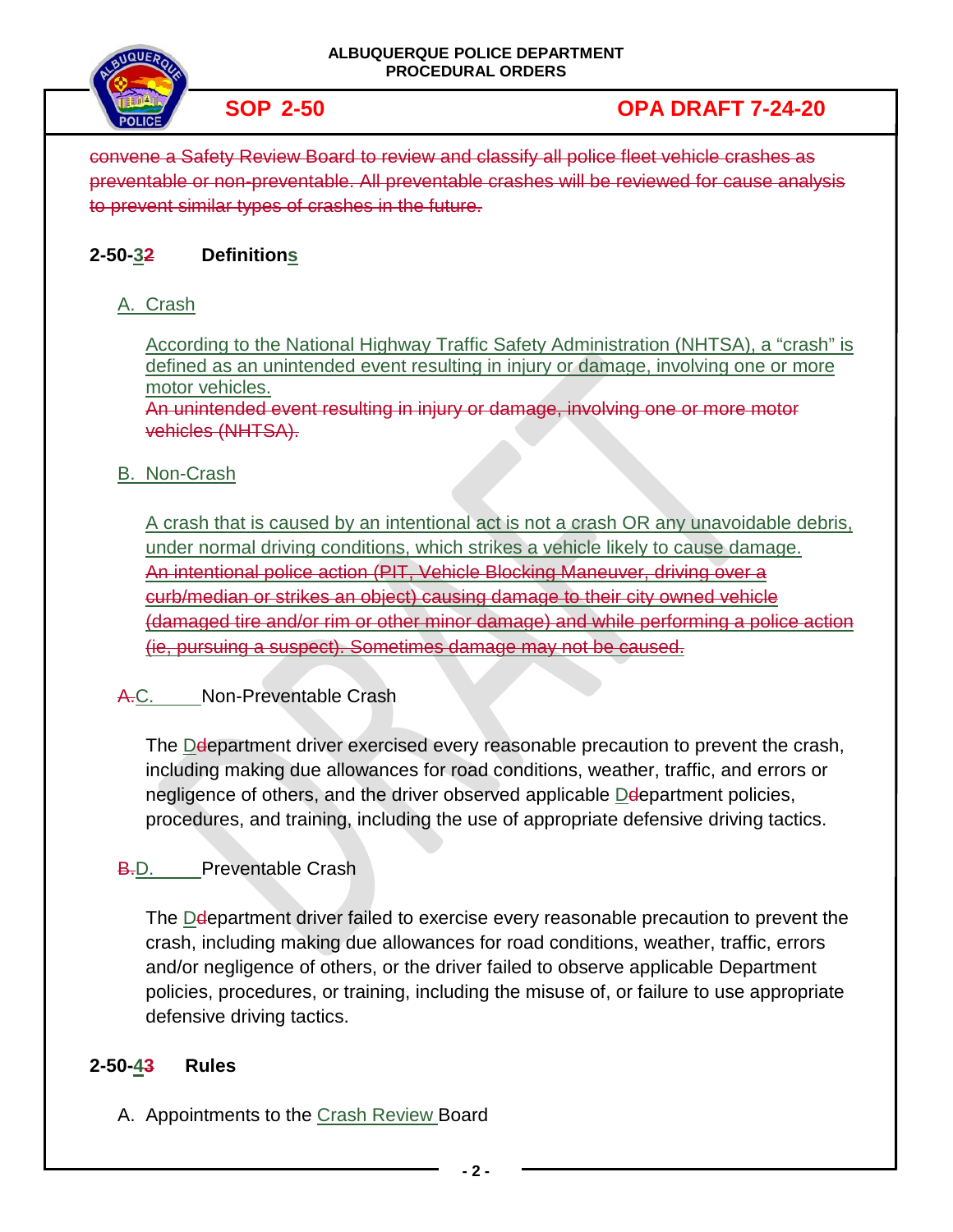#### **ALBUQUERQUE POLICE DEPARTMENT PROCEDURAL ORDERS**



# **SOP 2-50 OPA DRAFT 7-24-20**

- 1. The Safety Review Board CRB will consist of a Traffic cCommander (chairperson), Traffic Lieutenant, Traffic Sergeant, Traffic Officer, and one Fleet ManagerOperations Review personnel, who will review police vehicle crashes. The SafetyCrash Officer will serve as an ex-officio member providing technical assistance to the Board, i.e., loss reduction and/or hazard elimination principles, and recognized practices and/or principles applicable to the crash review process.
- 2. Appointment will be made each calendar year, as follows:
	- a. Traffic Commander (chairperson);
	- b. Traffic Lieutenant;
	- c. Traffic Sergeant; and
	- d. Traffic Officer.
- 3. Permanent Appointment
	- a. Risk Management Safety Safety Crash Officer
	- b. Fleet ManagerOperations Review personnel
- 4. Advisory Personnel

a. Internal Affairs Professional Standards (IAPS) Division (civilian employee) b. Traffic Administrative Assistant

## B. Reviewing Police Vehicle Crashes

- 1. The BoardCRB, when reviewing police vehicle crashes, shallwill:
	- a. Have the Traffic Analyst Administrative Assistant notify the affected employee of appointment times for their crash review via a Department Memorandum, which will be posted on PowerDMS.
		- i. Attendance by the employee is voluntary, and no overtime is authorized.
		- ii. If the officer/employee does attend, only the affected officer/employee will be allowed to attend the CRB. No other outsiders will be allowed.
		- $\ddot{\textbf{i}}$ iii. If the employee does not wish to attend, the facts and information will be taken from the crash reportUCRUCR. Photographs and/or video may be used.
		- $\frac{1}{2}$ i. If the Board-CRB determines it is necessary to speak with the affected employee to make a determination regarding the crash, it the Board will have the authority to compel the employee's attendance.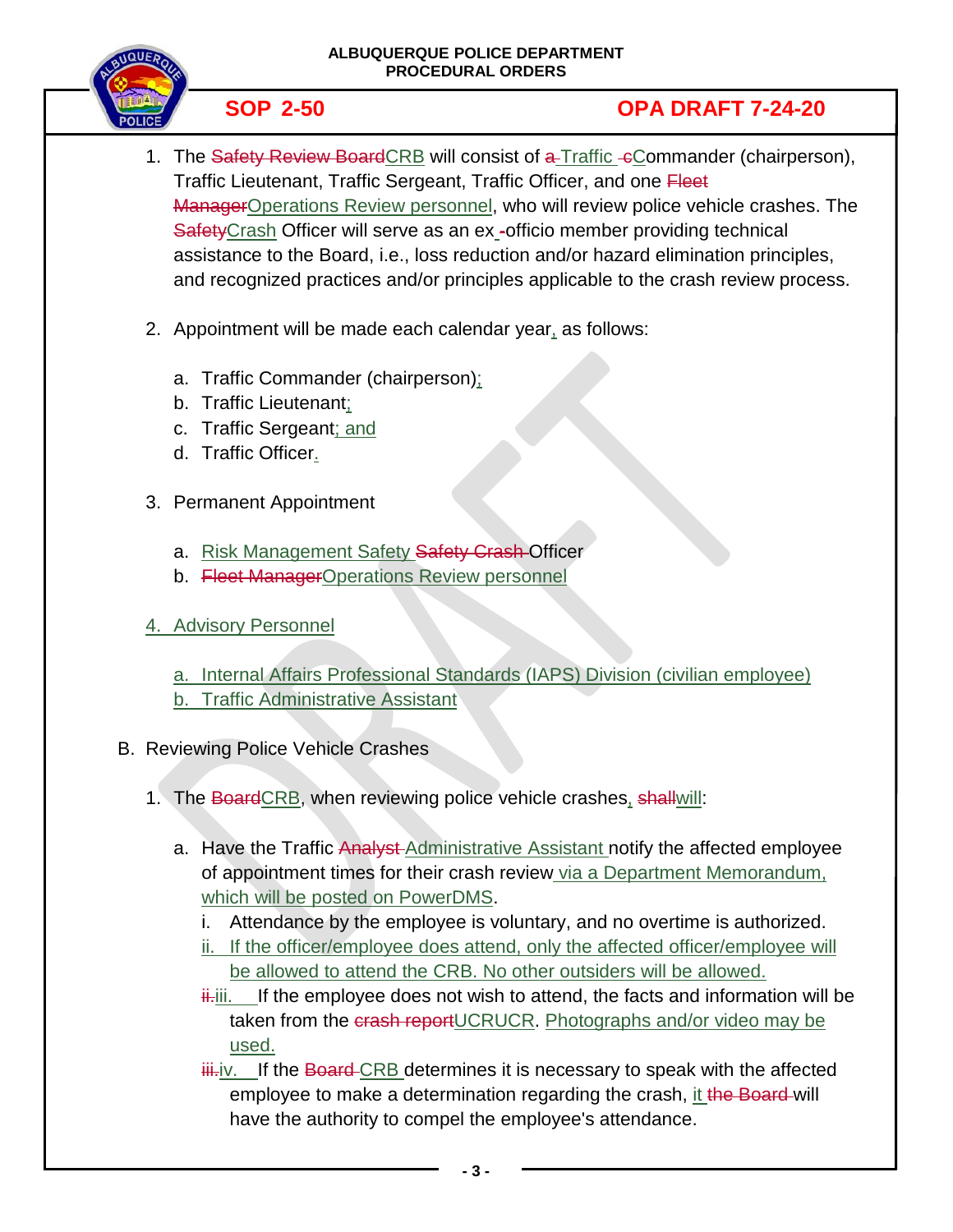

# **SOP 2-50 OPA DRAFT 7-24-20**

- i.v. If When an officer/employee cannot appear at the scheduled CRB, due to court, calls-for-service, or scheduled training and/or vacation and the affected employee wants voluntarily to appear in front of the CRB, it will reschedule their crash for the next CRB meeting. This must be at the request of the affected officer/employee. Only one continuance will be allowed per crash.
- b. Utilize the National Safety Council (NSC) guidelines for classifying preventable and non-preventable crashes.
- c. Review each police fleet vehicle crash not resulting in a fatality or serious injury and make a determination of whether the crash wasis preventable or nonpreventable, or a non-crash.
	- i. The Board CRB shall serve in an advisory capacity, having no disciplinary authority; the Chief of Police or his/her designee has the authority and responsibility to discipline subordinates..
	- ii. Board-CRB recommendations are limited to reducing the frequency, severity, and cost of fleet crashes.
	- iii. All recommendations shall be submitted to the Chief of Police. Recommendations of the Safety Review BoardCRB are not subject to review or appeal by any other existing Department bBoards.
	- iv. The affected employee's Deputy Chief can override the CRB's findings.
	- v. Recommendations may include, but are not limited to:
		- $\bullet$ 1. Remedial or refresher training of the vehicle operator; $\frac{1}{2}$ .
		- •2. Review and/or modification of Deepartment driver training or tactics:
		- •3. Modification or re-evaluation of Delepartment vehicle or equipment<sub>ir</sub>
		- •4. Review or modification of eDepartment policies or procedures; and.
		- •5. Evaluation of employees for vision defects, stress-related problems, or other conditions affecting their fitness foref duty.

Qualified Traffic Section personnel will investigate When allan officer-involved crashes resultings in a fatality or serious injury<sub>1</sub>, qualified Traffic Section personnel will investigate. The CRB will not review fatal or serious injury crashes, consistent with SOP Traffic Section.

<u>2. </u>

d. Upon completion of the investigation, the District Attorney's Office will render a decision concerning responsibility of the officer.

i. This decision will be provided to the Chief of Police in writing and will remain part of the case file.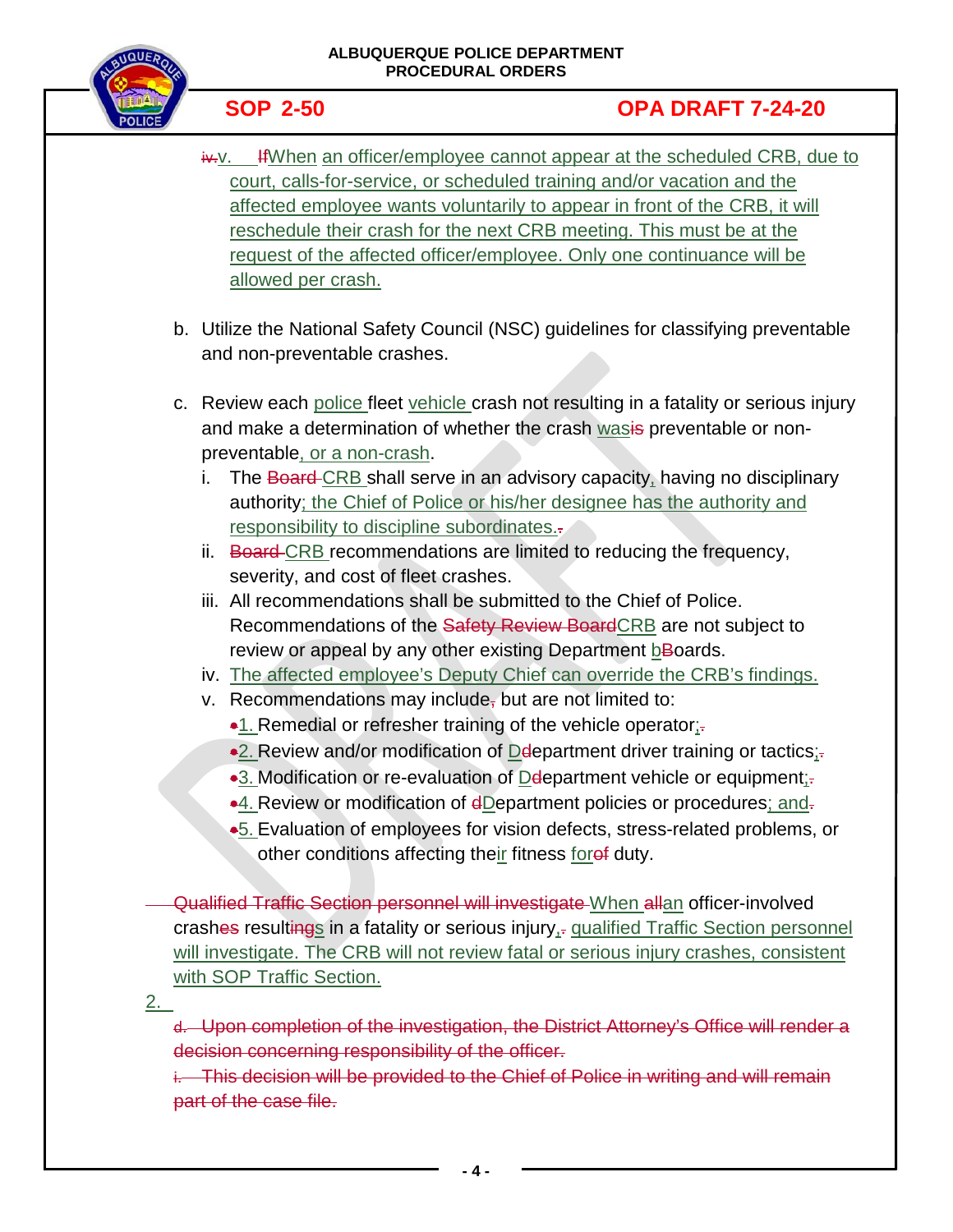| <b>ALBUQUERQUE POLICE DEPARTMENT</b><br><b>PROCEDURAL ORDERS</b>                                                                             |                                                                                                              |                                                                                                                                                                                                                                                                                                                                                                                                                                                        |
|----------------------------------------------------------------------------------------------------------------------------------------------|--------------------------------------------------------------------------------------------------------------|--------------------------------------------------------------------------------------------------------------------------------------------------------------------------------------------------------------------------------------------------------------------------------------------------------------------------------------------------------------------------------------------------------------------------------------------------------|
|                                                                                                                                              | <b>SOP 2-50</b>                                                                                              | <b>OPA DRAFT 7-24-20</b>                                                                                                                                                                                                                                                                                                                                                                                                                               |
| In the event of a conflict, the Chief of Police or his/her designee will have final<br>2.3.<br>authority to decide who will review the case. |                                                                                                              |                                                                                                                                                                                                                                                                                                                                                                                                                                                        |
| C. Disciplinary Guidelines                                                                                                                   |                                                                                                              |                                                                                                                                                                                                                                                                                                                                                                                                                                                        |
|                                                                                                                                              |                                                                                                              | 1. The Safety Review Board CRB has no disciplinary authority; the Chief of Police or<br>his/her designee has the authority and responsibility to discipline subordinates.                                                                                                                                                                                                                                                                              |
| 6<br>2.                                                                                                                                      | previous preventable crash.                                                                                  | Preventable crashes resulting in minor vehicle or property damage with no reported<br>injuries (or no complaints of injuries) will be classified as class seven violations. All<br>other preventable crashes will be classified as class six violations. All preventable<br>crashes will be classified as Class 6 sanctions. Progressive discipline will not be<br>considered unless it is involving multiple crashes within a 12-month period of that |
|                                                                                                                                              | discipline to be imposed.                                                                                    | a. Mitigating circumstances and/or aggravating circumstances will be considered<br>by the Chief of Police or his/her designee when determining the amount of                                                                                                                                                                                                                                                                                           |
|                                                                                                                                              | considered a crash. The following shall take place:                                                          | 3. When If an officer/employee damages no more than one tire and/or rim, whether<br>intentional or accidental, and one spare tire can remedy the incident, this will not be                                                                                                                                                                                                                                                                            |
|                                                                                                                                              | Review within forty-eight - (48) hours <sup>3</sup> calendar days.                                           | a. The incident shall be documented in an incident report. The incident report must<br>list the vehicle/unit number in the narrative and be forwarded to Operations                                                                                                                                                                                                                                                                                    |
|                                                                                                                                              | than 5 calendar days, in order to get a replacement tire/rim.<br><u>2.c.</u><br>then be reviewed by the CRB. | b. The damaged tire/rim must be taken to the City of Albuquerque Fleet<br>Management (Pino Yards), as soon as <b>practicable</b> possible but no moreless<br>If any other-additional damage is found by the City mechanic, and it can<br>mbe determined that the damage occurred from the same incident, then a crash<br>reportUCR must be generated and submitted through BlueTeam. and tThis will                                                    |
| D. Photographs for the <b>Safety</b> Crash Review Board                                                                                      |                                                                                                              |                                                                                                                                                                                                                                                                                                                                                                                                                                                        |
|                                                                                                                                              | advance.                                                                                                     | 1. Department pPersonnel who want to have photographs available for the Safety<br>Review Board CRB shall will contact the Traffic Lieutenant at least five days (5) in                                                                                                                                                                                                                                                                                 |